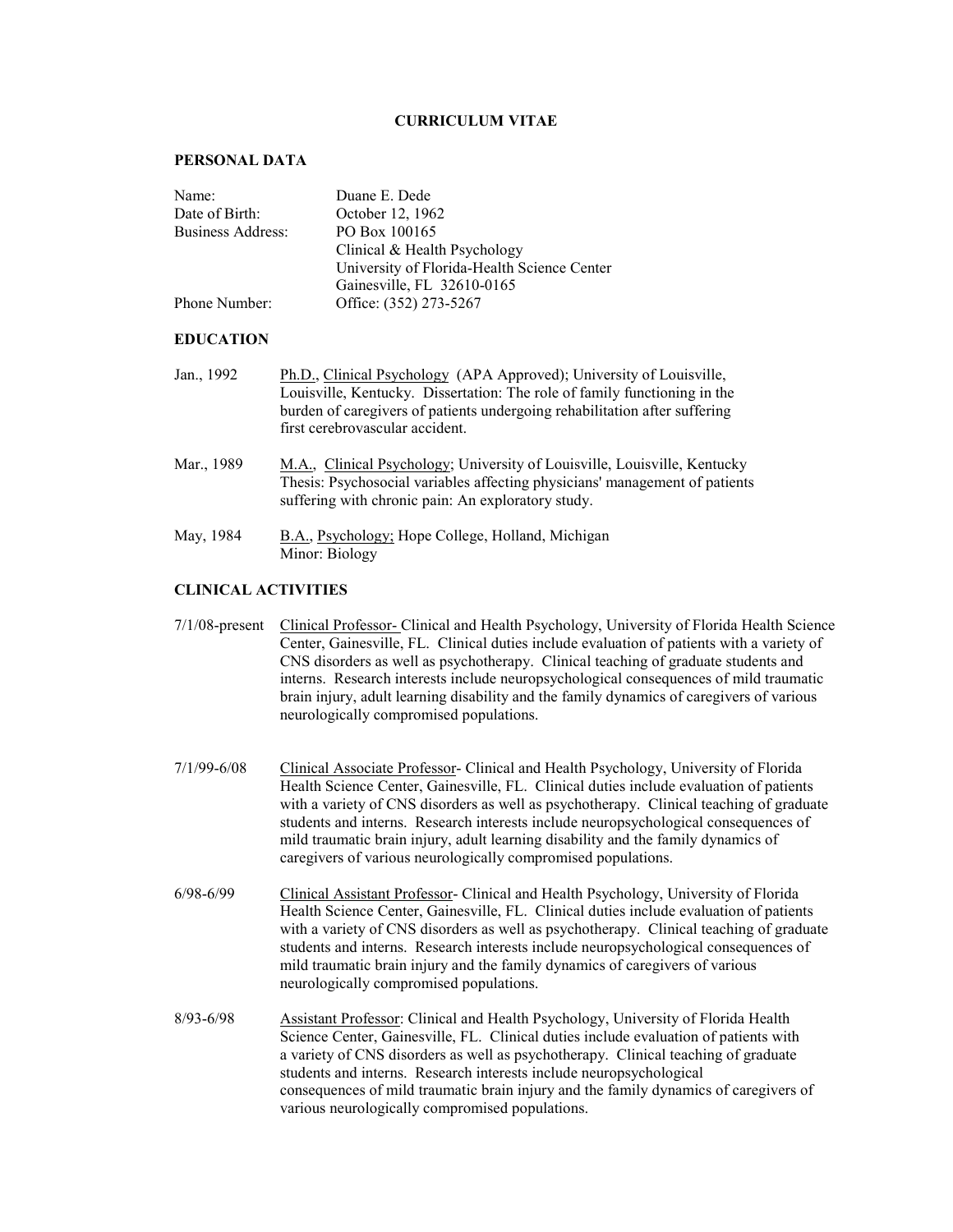| $9/91 - 7/93$  | Postdoctoral Fellow: Neuropsychology Program, University of Michigan<br>Hospitals, Ann Arbor, MI. Training in Clinical Neuropsychology. Clinical duties<br>include the evaluation of outpatients with a variety of CNS disorders, consultation<br>with medical staff, supervision of technicians and clinical psychology interns, and<br>contact with families. Conducting research examining the neuropsychological<br>effects of chronic alcoholism and decision-making processes in schizophrenia.<br>Populations: traumatic brain injury, epilepsy, cerebrovascular disease,<br>neuromuscular disease, primary progressive dementia, geriatrics, rehabilitation,<br>PTSD, personality disorders, and affective disorders. Long-term psychotherapy<br>with individuals and families. |
|----------------|-----------------------------------------------------------------------------------------------------------------------------------------------------------------------------------------------------------------------------------------------------------------------------------------------------------------------------------------------------------------------------------------------------------------------------------------------------------------------------------------------------------------------------------------------------------------------------------------------------------------------------------------------------------------------------------------------------------------------------------------------------------------------------------------|
| $11/92 - 1/93$ | Staff Psychologist-Alcohol Treatment Unit: Ann Arbor Veterans Administration<br>Medical Center, Ann Arbor, MI. Provided half-time services in the areas of<br>assessment, individual and group psychotherapy on this inpatient unit.                                                                                                                                                                                                                                                                                                                                                                                                                                                                                                                                                    |
| $9/90 - 9/91$  | Clinical Psychology Intern: Ann Arbor Veterans Administration Medical Center,<br>Ann Arbor, Michigan. Completed two six month rotations in Clinical<br>Neuropsychology and Inpatient Psychiatry at this APA-Approved internship site.<br>Other responsibilities included psychiatry consultation-liaison, behavioral<br>medicine, and year-long participation in the Neuropsychology Program at the<br>University of Michigan Hospitals. Carried 6 long-term psychotherapy cases and<br>several brief psychotherapy cases. Populations: epilepsy, cerebrovascular<br>disease, traumatic brain injury, neuromuscular disease, primary progressive<br>dementia, geriatrics, rehabilitation, PTSD, personality disorders, and affective<br>disorders.                                      |
| $6/89 - 8/90$  | Psychology Trainee: Baptist East Hospital's Neurorehabilitation Unit,<br>Louisville, KY. Served as a psychology consultant on a multidisciplinary team at<br>this free-standing rehabilitation hospital (CARF accredited). Responsibilities<br>included treatment planning, individual and group therapy, and<br>neuropsychological assessment. Populations: cerebrovascular disease, head<br>injury, orthopedic injuries/replacements, spinal cord injury, neuromuscular<br>disease.                                                                                                                                                                                                                                                                                                   |
| $1/89 - 8/90$  | Psychology Trainee: Edelson and Associates, Louisville, KY.<br>Neuropsychological and psychological evaluations (180) of adults and children.<br>700 supervised hours                                                                                                                                                                                                                                                                                                                                                                                                                                                                                                                                                                                                                   |
| $1/87 - 5/90$  | Psychology Trainee: Psychology Clinic, University of Louisville, Louisville, KY.<br>Received hour-for-hour psychotherapy supervision at this outpatient mental<br>health facility that served the local community and University. Experiences<br>included intake interviews, individual, couples, and family therapy. Populations:<br>marital problems, family problems, mood disorders, anxiety disorders, personality<br>disorders, adjustment disorders.                                                                                                                                                                                                                                                                                                                             |
| $1/85 - 5/90$  | Psychology Trainee: Psychology Clinic, University of Louisville, Louisville, KY.<br>Psychological evaluations of adult and children at this outpatient mental health<br>facility that served the local community and University.                                                                                                                                                                                                                                                                                                                                                                                                                                                                                                                                                        |
| $9/87 - 8/88$  | Psychology Trainee: Louisville, VAMC, Louisville, KY. 500 hour assessment<br>traineeship. Populations: inpatient psychiatry, chronic pain patients, head<br>injury, cerebrovascular disease, neuromuscular disease, and primary<br>progressive dementia.                                                                                                                                                                                                                                                                                                                                                                                                                                                                                                                                |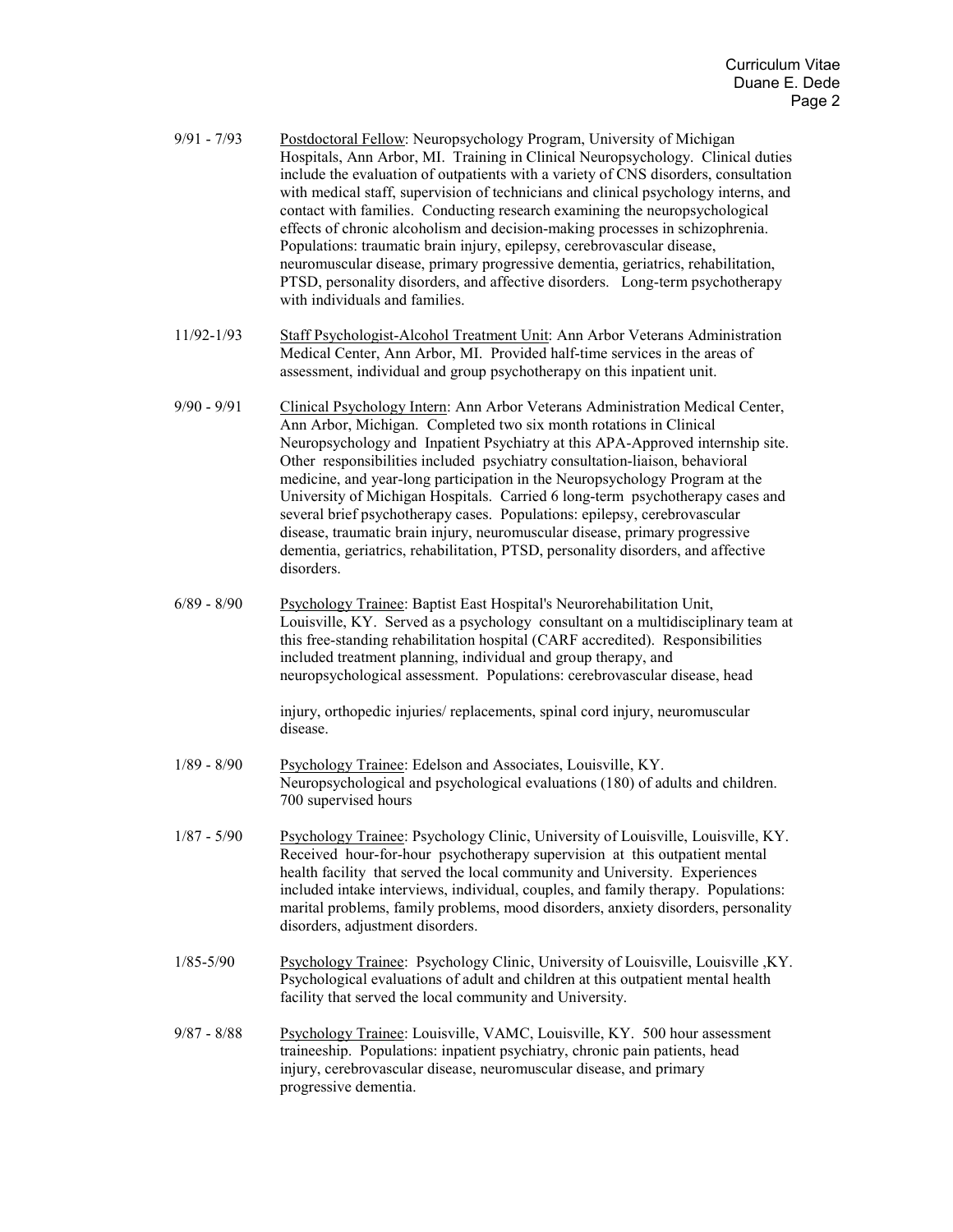| 9/86-5/87 | Psychology Trainee: Louisville, VAMC, Louisville, KY. Assessment practicum.<br>Populations: inpatient psychiatry, chronic pain patients, head injury,<br>cerebrovascular disease, neuromuscular disease, and primary progressive<br>dementia. |
|-----------|-----------------------------------------------------------------------------------------------------------------------------------------------------------------------------------------------------------------------------------------------|
|           |                                                                                                                                                                                                                                               |

6/86-8/86 Psychology Trainee: Kentucky Mental Institute, Louisville, KY. Psychological assessment of adolescents at this inpatient mental health facility. Populations: conduct disorders, affective disorders, adjustment disorders, personality disorders, and court ordered referents.

## **TEACHING ACTIVITIES**

| $8/93$ -pres.   | Clinical Supervisor: Department of Clinical & Health Psychology, University of<br>Florida Health Sciences Center, Gainesville, FL. Supervision of clinical psychology<br>graduate students, interns, and postdoctoral fellows in neuropsychological<br>assessment cases and psychotherapy cases.                                                      |
|-----------------|-------------------------------------------------------------------------------------------------------------------------------------------------------------------------------------------------------------------------------------------------------------------------------------------------------------------------------------------------------|
| $8/93$ -pres.   | Instructor: Department of Clinical & Health Psychology, University of<br>Florida Health Sciences Center, Gainesville, FL. Taught the following<br>graduate courses: Adult Psychopathology, Theories of Psychotherapy, Disorders of the<br>frontal lobes and independent studies in Issues in Diversity, and Assessment of<br>Substance & Child Abuse. |
| $9/91 - 7/93$ . | Clinical Supervisor: Neuropsychology Program, University of Michigan Hospitals,<br>Ann Arbor, MI. Responsible for supervision of clinical psychology interns and<br>technicians on neuropsychological assessment cases.                                                                                                                               |
| $8/88 - 5/90$   | Graduate Teaching Assistant: University of Louisville, Louisville, KY.<br>Tutoring students in Introduction to Psychology, Abnormal Psychology,<br>Experimental Psychology, and Statistics courses.                                                                                                                                                   |

## **PUBLICATIONS (\* denotes student, intern or postdoc trainee)**

# **Refereed Publications**

Asken, B.A., Sullan, M., Synder, A.R., Houck, Z., Bryant, V., Hizel, L., McClaren, M., Dede, D.E., Jaffe, M.S., DeKosky, S.T, & Bauer, R.M.Factors Influencing Clinical Correlates of Chronic Traumatic Encephalopathy (CTE): a Review: December 2016, Volume 26, Issue 4, pp 340– 363 | Neuropsychology Review

Neha K. Dixit, Lauren D. Vazquez, Natalie J. Cross, Emily A. Kuhl, Eva R. Serber, Adrienne Kovacs, Duane E. Dede, Jamie B. Conti, Samuel F. Sears. (2010).Cardiac Resynchronization Therapy: A Pilot Study Examining Cognitive Change in Patients Before and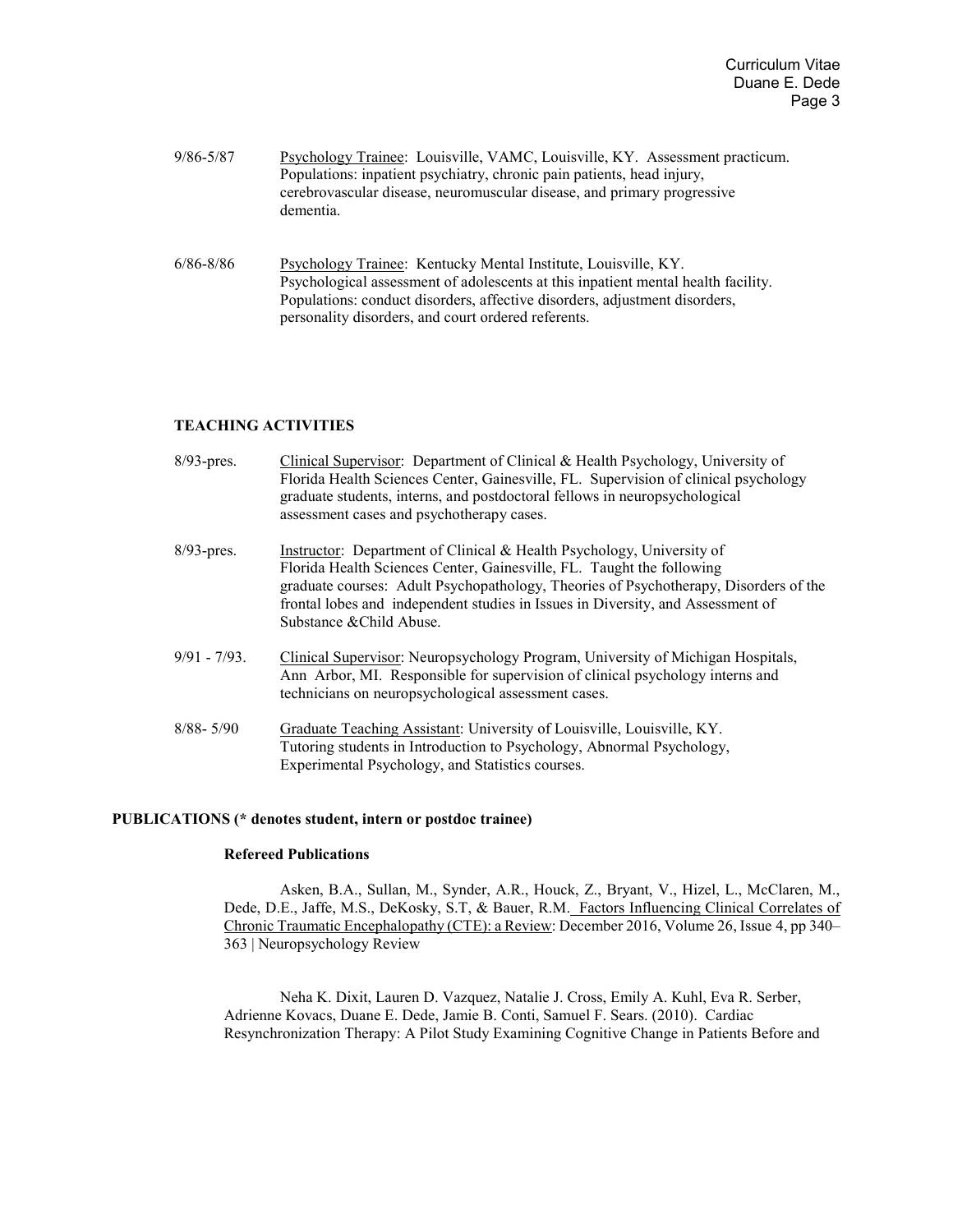After Treatment, 33: 84-88.

Monk, T., Graveinstein, J.S.., Garvan, C., Dede, D., Price, C., Weldon, C., van der Aa, M., Heilman, K. Predictors of Cognitive Dysfunction after Major Noncardiac Surgery. (2008). *Anesthesiology*. Jan;108(1):18-30.

Dede, D. E. (2005). Ethical challenges with ethnically and culturally diverse populations in Neuropsychology, Part 1. In S. S. Bush (Ed.) *A casebook of ethical challenges in Neuropsychology. (163-169).* New York, Taylor and Francis.

Lane, H. B., \*Zeigert, C. C., Jordan, L., Allsopp, D. H., Moriarty, T. A., Dede, D. E., \*Conway, T. W., \*Blatz, S. (2001) Student-athletes with learning disabilities: Unique problems, unique solutions. *The Academic Athletic Journal*, 15: 59-75.

Zawacki, T.M., Fennell, E.B., Bauer, R., Crosson, B., Dede, D., Riley, J.L., Robinson, M.E., Uthman, B., Gilmore, R. & Roper, S. (2000). MMPI-2 profiles of patients with intractable epilepsy. *Archives of Clinical Neuropsychology*,.

\*Duckworth, T.D., Dede, D.E., Garvan, C.W., \*Conway, T. & \*Blatz, S. (2002). One size does not fit all in specific learning disabilities across ethnic groups?: A comparison of two statistical methods for assessing learning disability in two U.S. ethnic groups. *Journal of Learning Disability.35:500-508.*

\*Moser, D.J, Bauer, R.M., Gilmore, R.L., Dede, D.E., Fennell, E.B., Algina, J.J., Jakus, R, Roper, S.N., Zawacki, T, Cohen, R.A., (2000). Electroencephalographic, Volumetric, and Neuropsychological Indicators of Seizure Focus Lateralization in Temporal Lobe Epilepsy. *Arch Neurol.;57:707-12.*

\*Collins, M., Grindell, S., Lovell, M.R., Dede, D.E, Moser, D.J., Phalin, B.R., Nogle, S., Wasik, M., Cordry, D., Daugherty, M.K., Sears, S.F., Nicolette, G., Indelicato, P. & McKeag., D.B. (1999) Relationship between concussion and neuropsychological performance in college football players. *JAMA, 282*: 964-970.

Luesher, J., Dede, D.E., Gitten, J., Fennell, E. B & Maria, B. (1999). Parental burden, coping and family functioning in Joubert Syndrome. *Journal of Child Neurology*. *14:* 642-648.

Fennell, E. B., \*Gitten, J.C., Dede, D.E., Maria, B. (1999). Cognition, behavior and development in Joubert Syndrome. *Journal of Child Neurology, 14*: 592-596.

Maria, B.L., Quisling, R., Rosainz, B.S., Yachnis, A.T., \*Gitten, J., Dede, D.E., & Fennell, E.B. (1999). Molar tooth sign in Joubert Syndrome: Clinical, radiological and pathologic significance. *Journal of Child Neurology*, 14: 368-376

\*Gitten, J., Dede, D.E., Fennell, E.B., Quisling, R., & Maria, B. (1999). Neurobehavioral development and associated MRI findings of children with Joubert Syndrome. *Journal of Child Neurology*, 13: 391-397.

\*Zawacki, T.M., Fennell, E.B., Bauer, R.M., Crosson, B.A, & Dede, D.E., Riley, J.L., Robinson, M.E., Uthman, B., Gilmore, R., & Roper, S. (in press). MMPI-2 profiles in patients with intractable epilepsy. *International Journal of Rehabilitation and Health*.

\*Lane, A.B., Dede, D.E., \*Chandra, S.P. & Gilmore, R. (1998). Continued caregiver burnout: Seizure-free may not equal burden free. *Journal of Epilepsy*, 11 (5): 8 pages.

\*Lane, H. B., Blatz, S.L., \*Zeigert, C. C., Jordan, L., Allsopp, D. H., Moriarty, T. A.,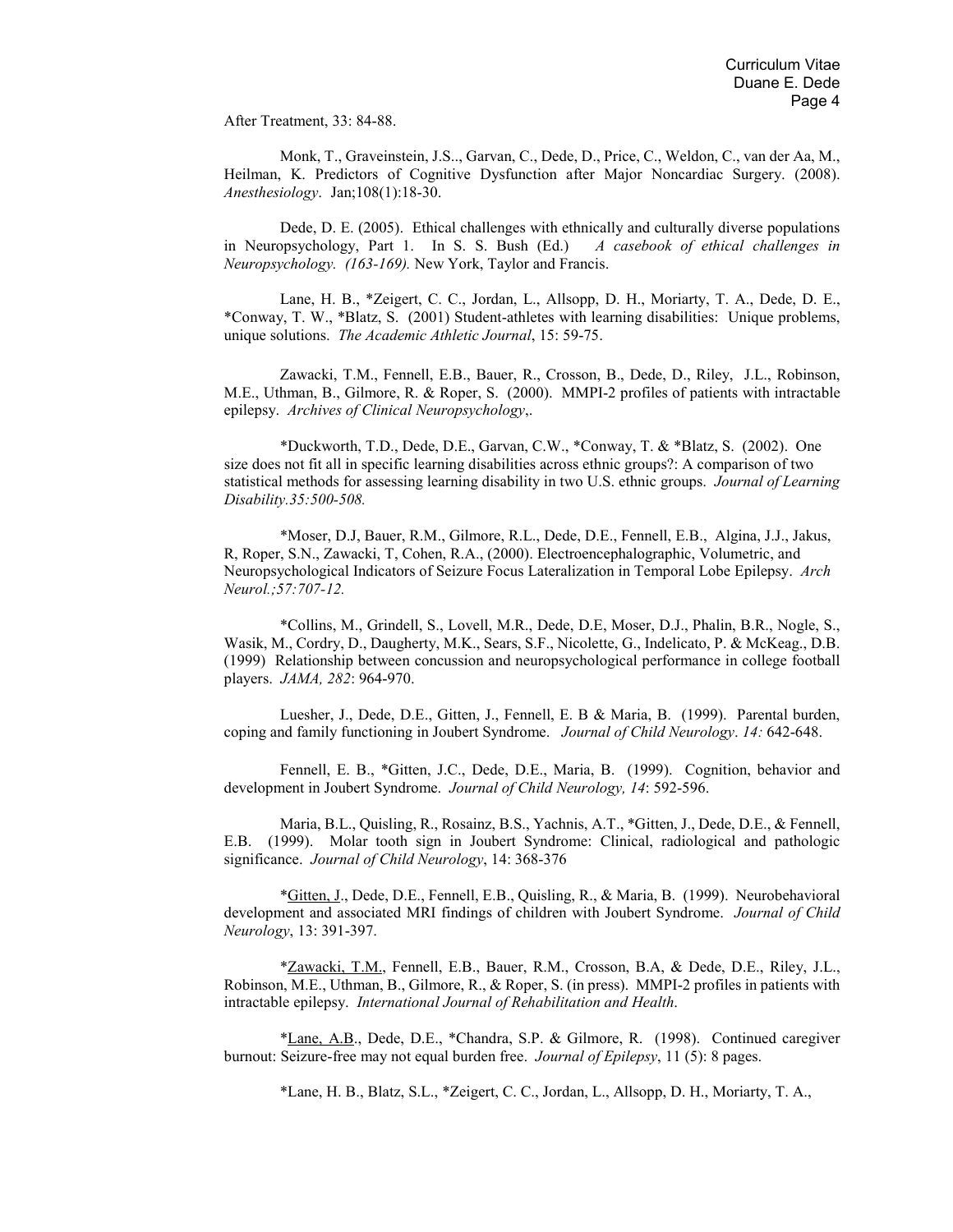Dede, D. E., & \*Conway, T. W. (2001) Student-athletes with learning disabilities: Unique problems, unique solutions. *The Academic Athletic* Journal, 15: 59-75.

\*Brier, J.I., Dede, D.E., \*Fiano, K., Fennell, E.B., \*Leach, L., Gilmore, R. & Uthman, B. (1996). Evidence of differential lateralization of languages in a bilingual speaker during the Wada procedure. *Neruocase*, *2* (4): 341-345.

Adams, K.M., Gilman, S., Koeppe, R., Kluin, K., Junck, L., Lohman, M., Johnson-Greene, D.E., Dede, D.E., & Kroll, P. (1995). Correlation of neuropsychological function with cerebral metabolic rate in subdivisions of the frontal lobes of older alcoholic patients measured with [18F] Flurodeoxyglucose and positron emission tomography. *Neuropsychology, 8*: 275-280.

Adams, K.M., Gilman, S., Koeppe, R., Dede, D.E., Kluin, K, Brunberg, J., Berent, S. & Kroll, P. (1993). Neuropsychological deficits are correlated with frontal hypometabolism in positron emission studies of older alcoholic patients. *Alcoholism: Clinical and Experimental Research, 17*: 205-210.

#### **Abstracts**

Adams, K.M., Gilman, S., Koeppe, R., Dede, D.E., Kluin, K., Brunberg, J., Berent, S. & Kroll, P. (1992). Evaluation of benzodiazepine/GABA-A binding in alcoholic cerebellar degeneration patients using [11C] Flumazenil and positron emission tomography (PET). *International Journal of the Medical Council on Alcoholism, 27*: 85.

Goldman, R.S., Copeland, N.C., Red Cloud, S., Dede, D.E., & Douglas, A. (1993). Modifiability and stability of neuropsychological dysfunction in schizophrenia. *Journal of Clinical and Experimental Neuropsychology, 15:* 79.

Dede, D.E. & Conwill, W. (1993). Psychosocial factors affecting physicians management of patients suffering with chronic pain: An exploratory study. *Annals of Behavioral Medicine, 15*: S47-48.

Dede, D.E. & Adams, K.M. (1993). The Halstead Category Test and hypometabolism in chronic alcoholics. *Archives of Clinical Psychology, 8 (4)*: 312

Adams, K.M., Gilman, S., Koeppe, R., Dede, D.E., Kluin, K., Brunberg, J., Berent, S. & Kroll, P. (1994). Correlation of neuropsychological function with cerebral metabolic rate in subdivisions of the frontal lobes of older alcoholic patients measured with [18F] Flurodeoxyglucose and positron emission tomography. *Journal of Clinical and Experimental Neuropsychology, 16:* 32.

\*Lane, A.B., Dede, D.E., \*Chandra, S. & Gilmore, R. (1996) Seizure-free may not equal problem-free for the caregivers. *Archives of Clinical Neuropsychology, 12 (4)*: 353.

\*Zawacki, T.M., Fennell, E.B., Bauer, R.M., Crosson, B.A, & Dede, D.E. MMPI-2 profiles in patients with intractable epilepsy. (1997). *The Clinical Neuropsychologist*, *11 (3)*: 324

\*Moser, D.J., Bauer, R.M., Dede, D.E., Fennell, E. Gilmore, R., Algina, J., & Roper, S.N. (1998). Value of neurobehavioral, electroencephalographic and volumetric asymmetries in predicting seizure laterality and outcome in surgical epilepsy. *Epilepsia, 39 (Supp).*

\*Gitten, J., Dede, D.E., Fennell, E.B., & Maria. B. (1998). Neurobehavioral development and associated MRI findings of children with Joubert Syndrome. *Journal of the International Neuropsychological Society, 4 (2)*.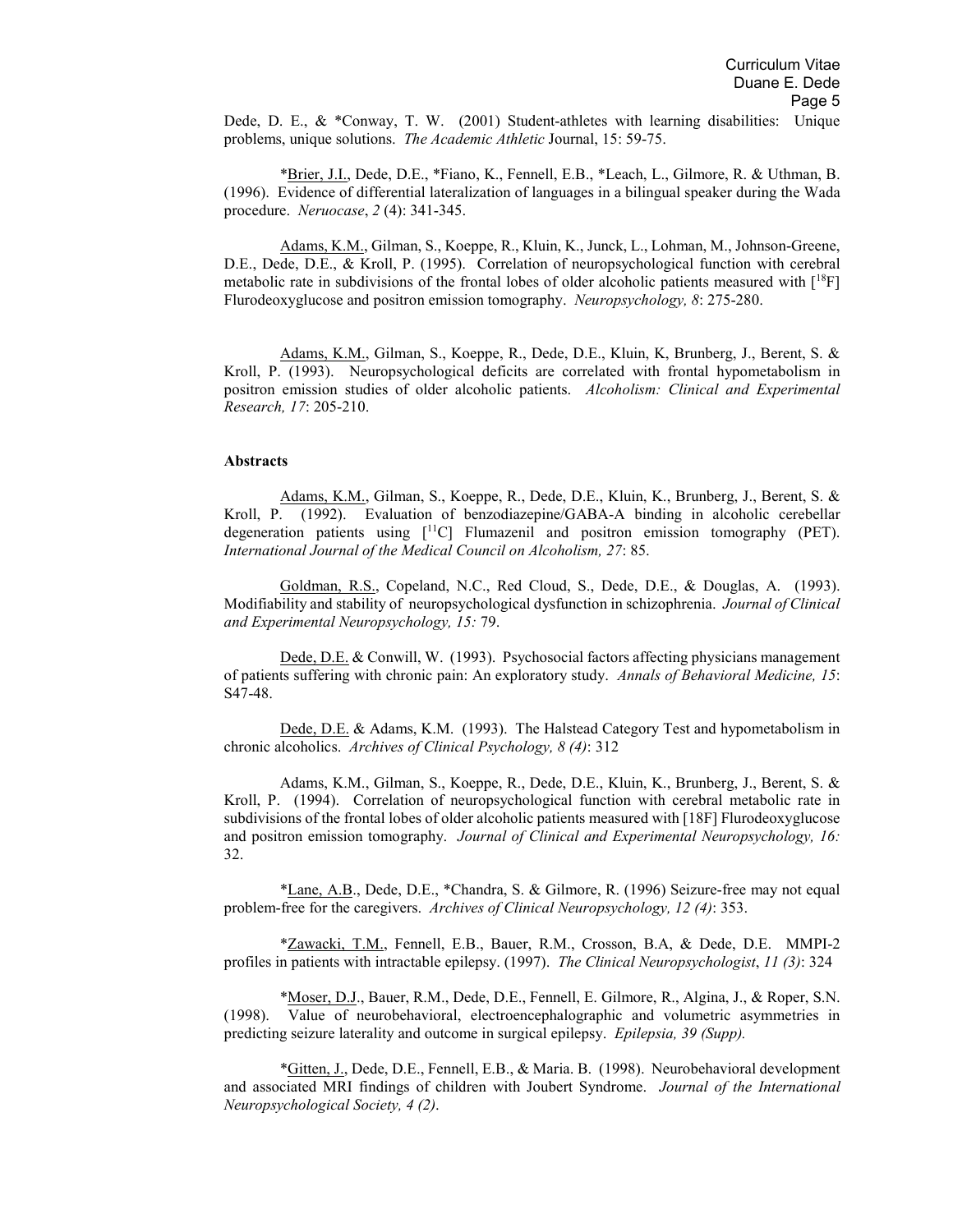\*McCoy, K.J.M., Dede, D.E., \*Esquerre, J.M., Bein, M., Musick, J., & Davis, R. (2000) Normative neuropsychological values for a population of forensic psychiatric patients. Archives of Clinical Neuropsychology, 15, 838.

\*McCoy, K.J.M., Dede, D.E., \*Esquerre, J.M., Musick, J., Davis, R., & Bein, M. (2001). Neuropsychological deficits in incompetent and "competency-restored" defendants. Journal of the International Neuropsychological Society, 7, 147.

\*Sitzer, T., \*Renteria, L., & Dede, D.E. (2005). Neuropsychological Presentation of a Third Ventricle Tumor. *Journal of the International Neuropsychological Society*, 11 (3).

Papa, L., \*Demery, J., Heaton, S.,\*Efros, D. Dede D., Ferguson, K., Goldfeder, B., Meurer, D., Light, J., Luetke, J.,Stair, R., Baskin, B.,Pokroy, R., Willett, M.,Patterson, L., Wohl, A., Rees, L., Shmeck, A., Lottenberg, L., Seaberg, D., Hayes, R. (in press). Do Intoxicated Patients With A Mild Traumatic Brain Injury Have Greater Risk Of Functional Impairment From Their Injury After Leaving The Emergency Department? *Society for Academic Emergency Medicine.*

\*Dixit, N.K., \*Vazquez Sowell, L., \*Cross, N., \*Kuhl, E.A., Serber, E., Kovacs, A.H., Dede, D.E., Aranda, J.M., Burkhart, T.A., Conti, J.B. & Sears, S.F. **(**2007). Cardiac resynchronization therapy: Improving cognition in heart failure patients. Pacing and Clinical Electrophysiology, Abstract.

#### **Reviews**

Bauer, R.M. & Dede, D.E. (1997). Neuropsychological assessment: Two Views. *Contemporary Psychology, 42 (6)*: 507-509. A review of Lezak, M (1995). *Neuropsychological assessment, Third edition*, Oxford Press.

### **LECTURES/SPEECHES/POSTERS PRESENTED AT PROFESSIONAL CONFERENCES**

#### **a. International**

\*Duckworth, T.D., Dede, D.E., Garvan, C.W., \*Conway, T. & \*Blatz, S. Does one size fit all?: A comparison of two statistical methods for assessing learning disability in two U.S. ethnic groups. Paper submitted for presentation at the 22nd International Neuropsychology Conference of the International Neurological Society in Durban, South Africa, in June 1999.

\*Gitten, J., Dede, D.E., Fennell, E.B., & Maria. B. Neurobehavioral developmental issues in children with Joubert Syndrome: Longitudinal findings. Paper invited for presentation at the NIH conference on Joubert Syndrome in Montreal, Canada, October, 1998.

Dede, D.E., \*Luesher, J., \*Gitten, J. & Maria, B. Psychosocial factors in families of children with Joubert Syndrome. Paper presented at the NIH conference on Joubert Syndrome in Montreal, Canada, October, 1998.

\*Collins, M., Dede, S.E. Grindell, S., The impact of concussions on neuropsychological functioning in college football players. A paper accepted for presentation at the  $26<sup>th</sup>$  Annual World Congress of Sports Medicine in Orlando, Florida, June 1998.

### **b. National (Referred)**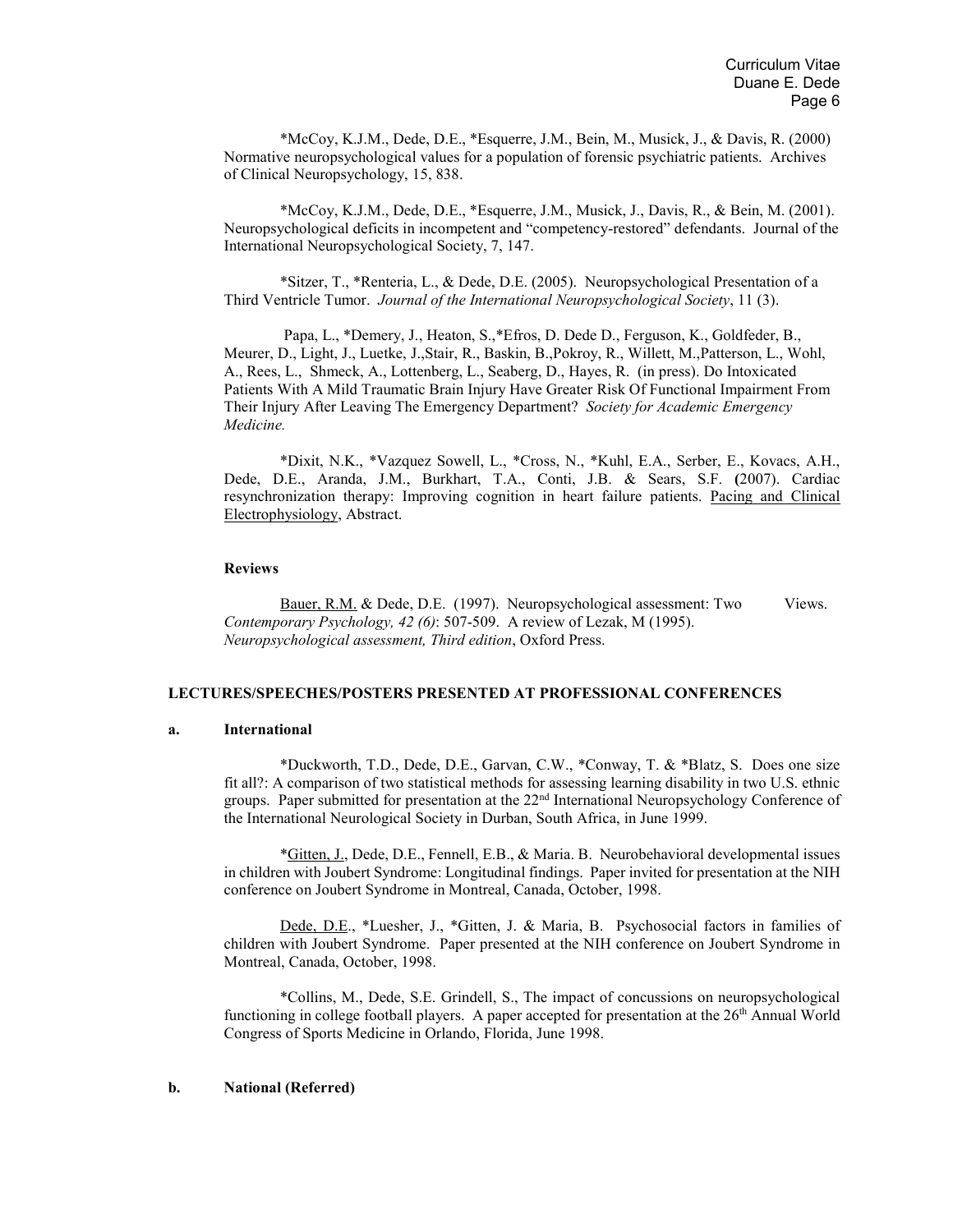Dede, D.E. Determining return to play in sports related concussion-2017. 2017 Florida Society of Neurology Meeting, Orlando, FL. December 2017.

Dede, D.E. The Value of Diversity Training in the Workforce: Knowledge, Application and Resources. 2017 Virginia Fire Equity & Diversity Conference, Newport News, Virginia, October 2017.

Dede, D.E. Critical Issues in Sports Related Concussion. Hope College Distinguished Lecture Series in Sports Medicine, Holland, MI. November 2010.

\*Dixit, N.K., \*Vazquez Sowell, L., \*Cross, N., \*Kuhl, E.A., Serber, E., Kovacs, A.H., Dede, D.E., Aranda, J.M., Burkhart, T.A., Conti, J.B. & Sears, S.F. Cardiac resynchronization therapy: Improving cognition in heart failure patients ICD Meeting, Denver, CO, 2007

\*Sitzer, T., \*Renteria, L., & Dede, D.E. (2005). Neuropsychological Presentation of a Third Ventricle Tumor. Paper presented at the 33rd Annual North American meeting of the International Neuropsychological Society, February 2005, St. Louis, MO.

Papa, L., \*Demery, J., Heaton, S.,\*Efros, D. Dede D., Ferguson, K., Goldfeder, B., Meurer, D., Light, J., Luetke, J.,Stair, R., Baskin, B.,Pokroy, R., Willett, M.,Patterson, L., Wohl, A., Rees, L., Shmeck, A., Lottenberg, L., Seaberg, D., Hayes, R. (in press). Do Intoxicated Patients With A Mild Traumatic Brain Injury Have Greater Risk Of Functional Impairment From Their Injury After Leaving The Emergency Department? A paper presented at the Society for Academic Emergency Medicine, May 2005, New York, NY.

Kaminski, T. & Dede, D.E. A prospective examination of purposeful heading in a group of female collegiate soccer players. American College of Sports Medicine, St. Louis, May 2002.

\*Warner, T.D., Fennell, E.B. & Dede, D.E. (2002). Long Term Effects of Prenatal Cocaine Exposure on Children\'s Attention and Reading Abilities. A paper presented at the 22nd annual meeting of the National Academy of Neuropsychology, Miami, FL, November 2002.

T. G. Monk, C. W. Garvin, D. E. Dede, M. T. Van Der Aa and J. S. Gravenstein. (2002). Predictors Of Postoperative Cognitive Dysfunction Following Major Surgery. A paper presented at the University of Florida Research Day, April 2002.

Dede, D.E. (2001). Sports-related concussion: Assessment and management issues. A paper presented at the annual meeting of the Southeastern Athletic Training Association meeting, Atlanta, GA, March 2001.

McCoy, K.J.M., Dede, D.E., Esquerre, J.M., Bein, M., Musick, J., & Davis, R. (2000) Normative neuropsychological values for a population of forensic psychiatric patients. A paper presented at the 20th annual meeting of the National Academy of Neuropsychology, Orlando, FL, November 2000.

McCoy, K.J.M., Dede, D.E., Esquerre, J.M., Musick, J., Davis, R., & Bein, M. (2001). Neuropsychological deficits in incompetent and "competency-restored" defendants. A paper presented at the 25th annual meeting of the International Neuropsychological Society, Chicago, IL, February 2001.

Dede, D.E., \*Collins, M.W., \*Phalin, B., \*Moser, D.J., \*Houck, C., \*Urizar, G. & Sears, S.F. The Impact of Concussion on Baseline Neuropsychological Functioning in College Football Players. Paper submitted for presentation at the 23<sup>rd</sup> meeting of the International Neuropsychological Society, in Boston, MA, February 1999.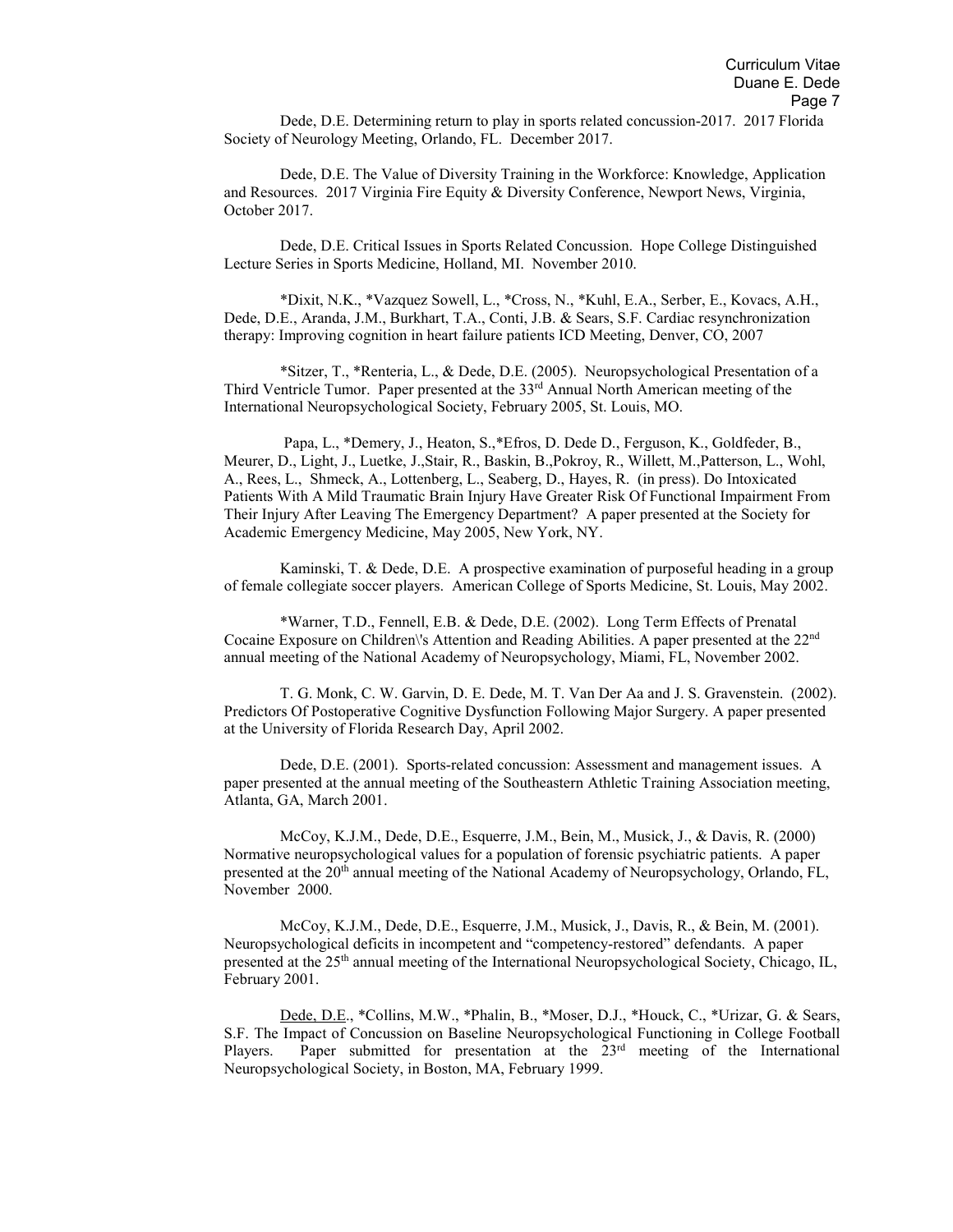\*Collins, M.W., Dede, D.E., \*Phalin, B., \*Moser, D.J., \*Houck, C., \*Urizar, G. & Sears, S.F. The Impact of Concussion on Baseline Neuropsychological Functioning in College Football Players. Paper submitted for presentation at the  $23<sup>rd</sup>$  annual meeting of the International Neuropsychology Society in Boston, MA, February 1999.

Dede, D.E. The neuropsychological impact of mild head injury. A paper presented at the 24th annual course in Behavioral Neurology and Neuropsychology in Orlando, FL, December, 1998.

\*Esquerre, J., Dede, D.E., Muzik, J., Davis, R., & Bein, M. Performance differences on neuropsychological measures between competent and incompetent mentally disordered criminal offenders. Paper presented at the NASMHPD Forensic Division Conference in Tampa, FL, in October 1998.

\*Sherod, T, ., Dede, D.E., Muzik, J., Davis, R., & Bein, M. Predictors of resident violence in a forensic evaluation and treatment facility. Paper presented at the NASMHPD Forensic Division Conference in Tampa, FL, in October 1998.

\*Collins, M.W., Grindell, S., McKeag, S., Dede, D.E., \*Moser, D.J., \*Phalin, B., & Sears, S.F. The neuropsychological impact of concussion in college football players. A paper presented at the annual meeting of the FIMS, Orlando, FL, June, 1998.

\*Grande, L.J., Bauer, R.M., Gilmore, R., Roper, S.N., Crosson, B.A., Fennell, E.B., Dede, D.E. Neuropsychological performance after anterior temporal lobectomy: Do seizure free patients really do better? Paper accepted for presentation at the American Epilepsy Society Meeting in San Diego, in December 1998.

Dede, D.E., \*Luesher, J., & \*Gitten, J. Family functioning and caregiver burden in Joubert Syndrome. Paper accepted for presentation at the 4<sup>th</sup> meeting of the Families in Touch Network for Joubert Syndrome in Salt Lake City, Utah, June 1998.

\*Gitten, J., Dede, D.E., Fennell, Quisling, R., & Maria, B. Neurobehavioral development and associated MRI findings of children with Joubert Syndrome. Paper accepted for presentation at the 22nd Annual meeting of the International Neuropsychological Association, in Honolulu, Hawaii, February 1998.

\*Collins, M., Grindell, S., Dede, D.E., Neuropsychological testing in College Football players: The impact of concussion. A paper presented at the 4th Annual meeting of Sports Injuries in Orlando, Florida, March, 1998.

Manley, J., Miller, S.W., Fortuny, L.A., Ponton, M., Lucas, J.A., & Dede, D.E. Ethnicity, Culture and Neuropsychology. Symposium presented at the 22nd Annual meeting of the International Neuropsychological Association, in Honolulu, Hawaii, February 1998.

\*Moser, D.J., Bauer, R.M., Dede, D.E., Fennell, E. Gilmore, R., Algina, J., & Roper, S.N. Value of neurobehavioral, electroencephalographic and volumetric asymmetries in predicting seizure laterality and outcome in surgical epilepsy. Paper accepted for presentation at the American Epilepsy Society Meeting in Boston, March 1998.

\*Lane, H. B., Dede, D. E., \*Zeigert, C. C., \*Conway, T. W., & Moriarty, T. A. (March, 1998). Student-athletes with learning disabilities in a university setting: Assessment and treatment issues. Paper accepted for presentation at the annual meeting of the Learning Disabilities Association of America, Washington, DC.

\*Zawacki, T.M., Fennell, E.B., Bauer, R.M., Crosson, B.A, & Dede, D.E. MMPI-2 profiles in patients with intractable epilepsy. Presented at the 105th Annual meeting of the American Psychological Association in Chicago, August 1997.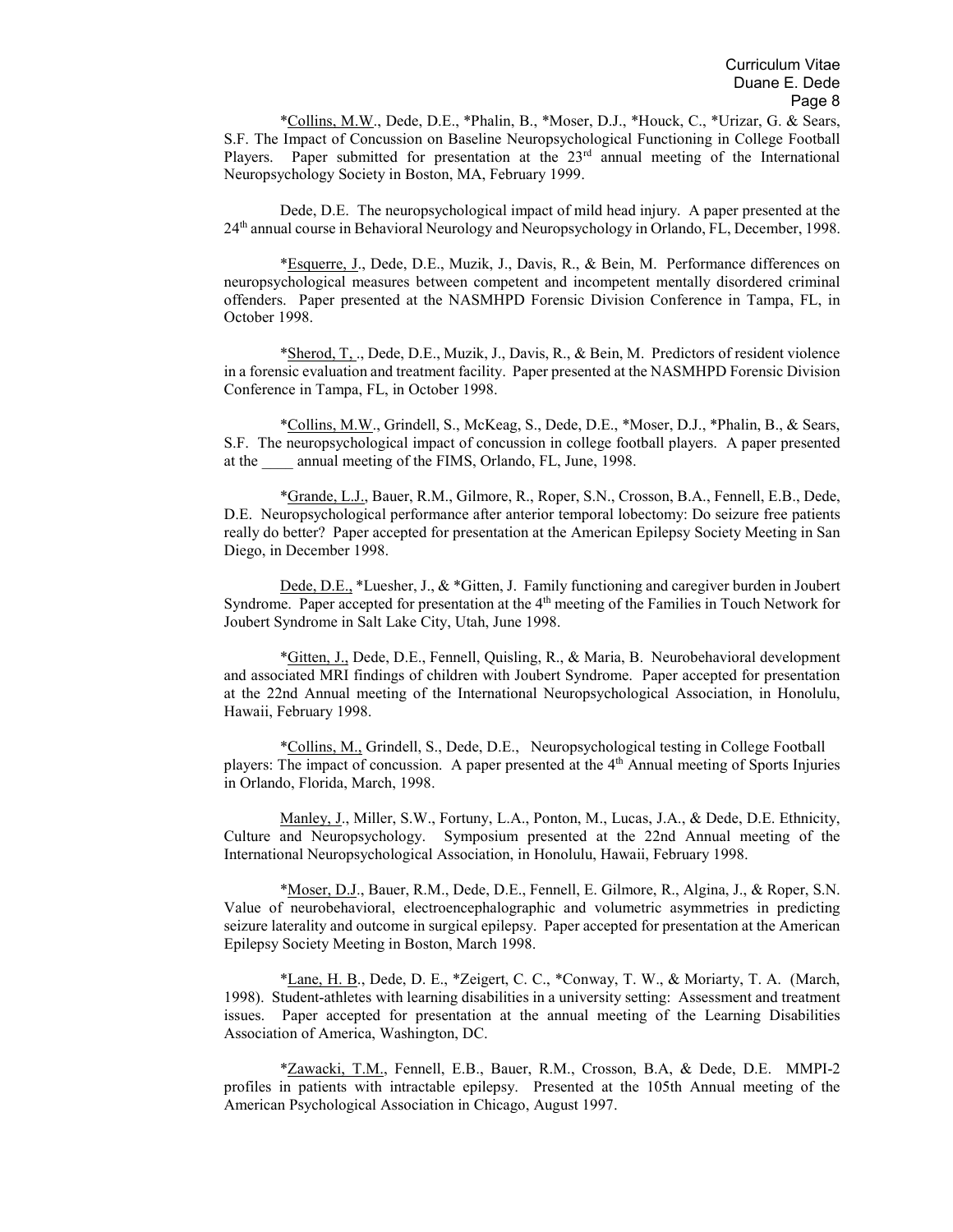\*Lane, A.B., Dede, D.E., \*Chandra, S. & Gilmore, R. Perceived burden in caregivers of patients following temporal lobectomy for intractable epilepsy. Paper presented at the 16th Annual meeting of the National Academy of Neuropsychology in New Orleans, October 1996.

Adams, K.M., Gilman, S., Koeppe, R., Kluin, K., Junck, L., Lohman, M., Johnson-Greene, D.E., Berent, S., Dede, D.E., & Kroll, P. Correlation of neuropsychological function with cerebral metabolic rate in subdivisions of the frontal lobes of older alcoholic patients measured with [18F] Flurodeoxyglucose and positron emission tomography. Presented at the 18th Annual meeting of the International Neuropsychological Society in Cincinnati, Ohio, February 1994.

Dede, D.E. & Conwill, W. Psychosocial variables affecting physicians' management of patients suffering with chronic pain: An exploratory study. 14<sup>th</sup> Annual Society of Behavioral Medicine in San Francisco, CA, March 1993.

Adams, K.M., Gilman, S., Koeppe, R., Dede, D.E., Brunberg, R., Kluin, K., Kroll, P., & Berent. S. Positron emission studies of chronic alcoholics. Presented at the 13<sup>th</sup> Annual Research Society of Alcoholism meeting in San Diego, CA., June 1992.

Dede, D.E & Meeks, S. The relationship between family functioning, caregiver burden and patient impairment in stroke rehabilitation. Presented at the 100<sup>th</sup> Annual meeting of the American Psychological Association in Washington, DC, August 1992.

Dede, D.E. & Adams, K.M. The Halstead Category Test and hypometabolism in chronic alcoholics. Presented at the  $12<sup>th</sup>$  Annual meeting of the National Academy of Neuropsychology in Pittsburgh, PA, November 1992.

Conwill, W., Dede, D.E. & Rivers, R. Guidelines for counseling teenagers with unwanted pregnancies. Paper presented at the 12<sup>th</sup> Annual Black Family Conference in Louisville, KY, March 1988.

Dede, D.E. Coping strategies to prevent burnout. A student workshop at the Annual conference of Student NAACP meeting in Louisville, KY, May 1988.

### **CONTRACTS AND GRANTS**

#### **a. Funded**

1993 Dede, D.E. (Principal Investigator), *Graduate Research Assistantship Award*, Division of Sponsored Research, University of Florida, \$9,039.

1993-2009 Dede, D,E. (Service Contract Provider). *Consultation Contract*, North Florida Evaluation and Treatment Center, \$13,000 annually.

1995 Dede, D.E. (Principal Investigator), *New Faculty Award*, Division of Sponsored Research, University of Florida, \$8, 752.

1994-1996 Dede, D.E. (Co-Investigator) Gravenstein, N., Principal Investigator, *Cognitive correlates of anesthesia in the elderly*, Florida Cardiology Association, \$50,000.

1995-2009 Dede, D,E. (Principal Investigator). *Cognitive functioning in a forensic center*, North Florida Evaluation and Treatment Center, \$10,000 annual graduate assistantship award.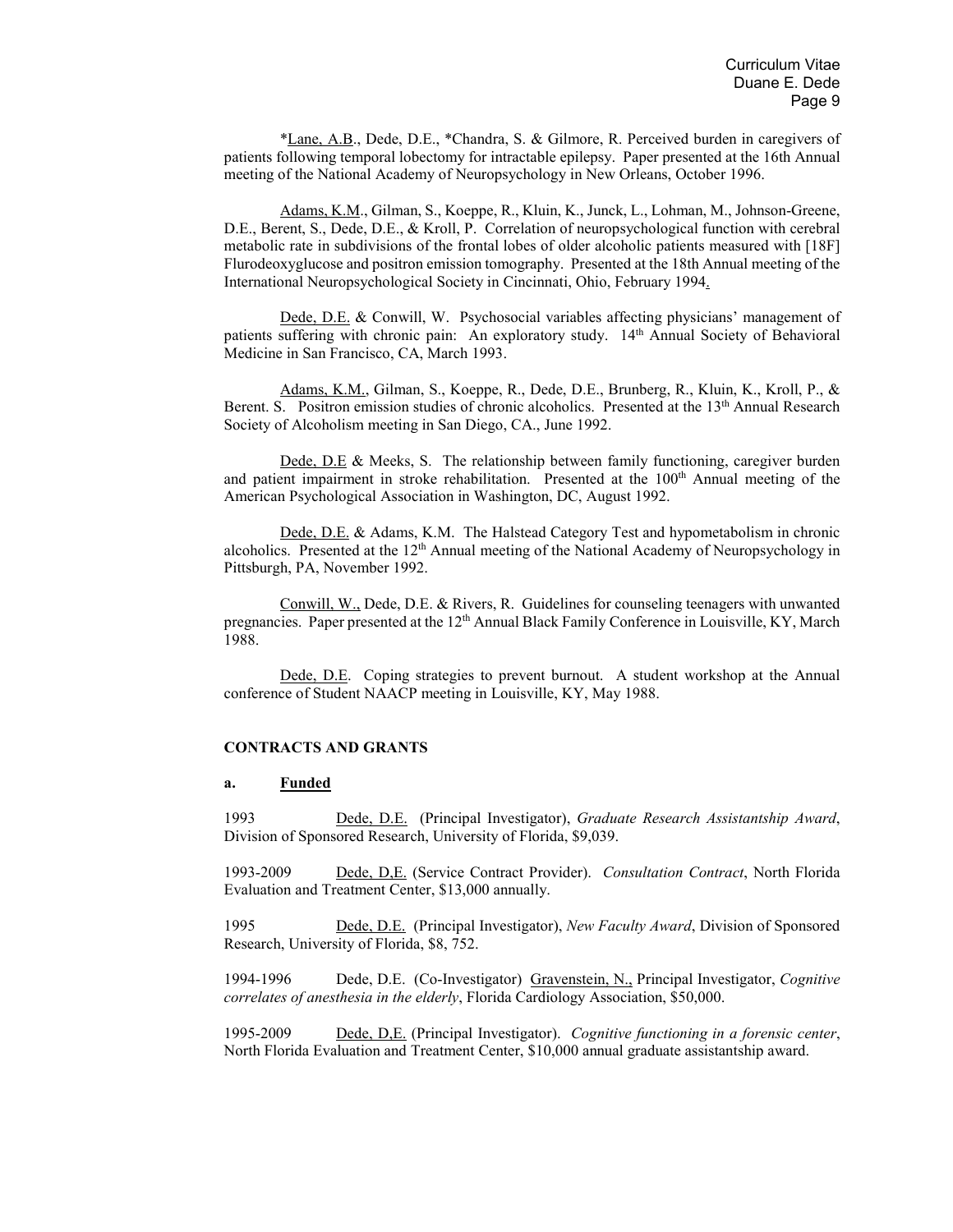1996 Dede, D.E. (Co-Investigator). Labato, E., Principal Investigator, *The impact of anesthesia on cognition in patients undergoing orthopedic procedures*, Florida Anesthesia Association, \$50,000.

1997 Dede, D.E. (Principal Investigator). *The sensitivity of cognitive testing in distinguishing diagnostic systems of concussion*, UF Golden Opportunities Awards Program, \$4,000.

1998 Dede, D.E. (Co-Investigator). Monk, T., Principal Investigator, *A Prospective Study Evaluating the Relationship Between Age and Postoperative Cognitive Dysfunction Following General Anesthesia*, \$50,000 total budget-\$26,332 in Clinical & Health Psychology salary and research assistantships.

2007-2009 Dede, D. E.. (Consultant). Emory University Minorities in Neuropsychology Training Grant. Emory, E., Principal Investigator.

2007-2010. Beaver, T., Dede, D. et al. Safety, tolerability and pharmacodynamics of AP214 Acetate in patients undergoing Coronary Artery Bypass Grafting Surgery. (\$38, 912 in Clinical & Health Psychology salary and research support).

2016. Dede, D.E. (Principal Investigator) Diversity training in Clinical Psychology education. A University of Florida Faculty Enhancement Opportunity Award. (\$33,016 in Clinical & Health Psychology salary support).

## **UNIVERSITY GOVERNANCE AND SERVICE**

### **University**

| 1993-present    | Member, Health Center Student Conduct Standards Committee                                               |
|-----------------|---------------------------------------------------------------------------------------------------------|
| 1993-present    | Mentor, UF Undergraduate Minority Student Mentoring Program                                             |
| 1993-present    | Member, UF Black Faculty and Staff Association                                                          |
| 1994-present    | Member, Caroline Auzenne Award Committee                                                                |
| 1995-present    | Health Care Professional Staff, Shands Hospital                                                         |
| 1995-present    | Member, Center for Neurological Studies                                                                 |
| 1996-present    | Member, UF Brain Institute                                                                              |
| 2001-present    | Co-Director UF Mild Traumatic Brain Injury Clinic                                                       |
| 2008-2010       | Member, Shands Credentialing Subcommittee                                                               |
| $2010$ -present | Chairperson, Shands Credentialing Subcommittee                                                          |
| <b>College</b>  |                                                                                                         |
| 1996            | Chairman, Committee on Promoting Interdepartmental Research Within the<br>College of Health Professions |
| 1997            | Member, Committee on Promoting Student Linkages                                                         |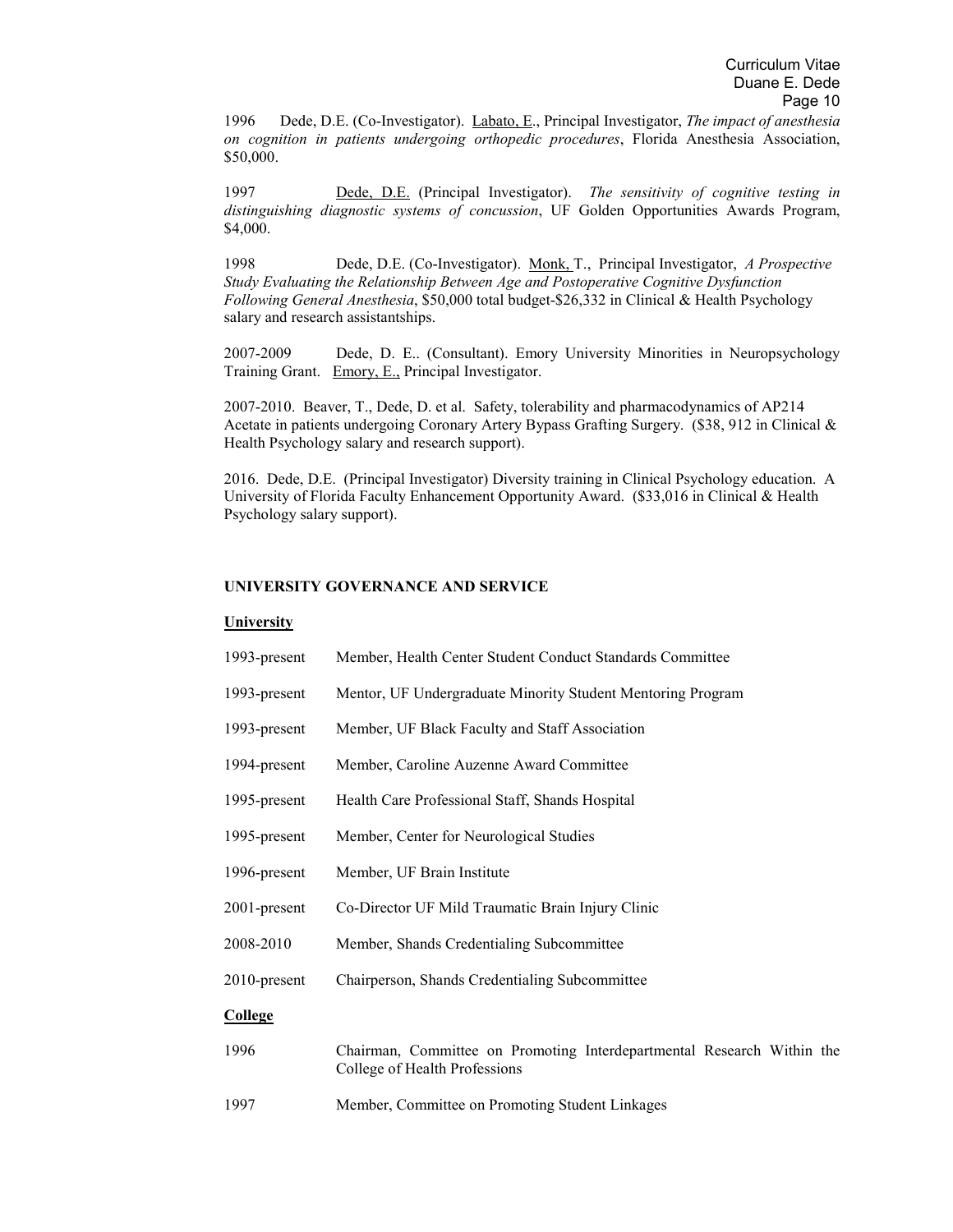| 2009                | Member, PHHP Dean's Search Committee                                                                       |
|---------------------|------------------------------------------------------------------------------------------------------------|
| Department:         |                                                                                                            |
| 1994                | Chairman, United Way Fundraising                                                                           |
| 1995 & 2006-present | Graduate Admissions Committee, Department of Clinical and Health<br>Psychology, University of Florida      |
| 1995-present        | Chair, Clinical Progress Committee, Department of Clinical and Health<br>Psychology, University of Florida |
| 1995-present        | Coordinator, Neuropsychology Training Workshop, Department of<br>Clinical and Health Psychology            |
| 1998-2010           | Tuesday Clinic Team Leader                                                                                 |
| 2009                | Chair, Neuropsychology Faculty Search Committee                                                            |
| $2016$ -present     | Member, Mental Health Counselor Search Committee                                                           |
| 2017                | Member, Faculty Search Committee                                                                           |
| 2017                | Member, Education and Advocacy Committee                                                                   |

## **CONSULTATION OUTSIDE THE UNIVERSITY**

| 1995-present | Professional Advisor, Families in Touch Network                                                                                                           |
|--------------|-----------------------------------------------------------------------------------------------------------------------------------------------------------|
| 1995-present | Professional Advisor, Morrison Dance Studio, Ocala, Florida                                                                                               |
| 1998-present | Professional Advisor, Southeastern Athletic Conference on issues with student-<br>athletes with learning disabilities                                     |
| 1994-present | Consultant-North Florida Evaluation and Treatment Center (providing forensic<br>consultation on neuropsychological functioning and issues of malingering) |

# **JOURNAL EDITOR, EDITORIAL ADVISORY BOARD, OR REVIEWER**

# **Reviewer:**

| 1993-present | Journal of Clinical Psychology in Medical Settings      |
|--------------|---------------------------------------------------------|
| 1993-present | Contemporary Psychology                                 |
| 2008-present | Journal of the International Neuropsychological Society |
| 2008-present | Journal of Aging, Neuropsychology and Cognition         |

# **MEMBERSHIP AND ACTIVITIES IN THE PROFESSION**

# **Memberships:**

1992-present American Psychological Association -Division 40 (Clinical Neuropsychology)